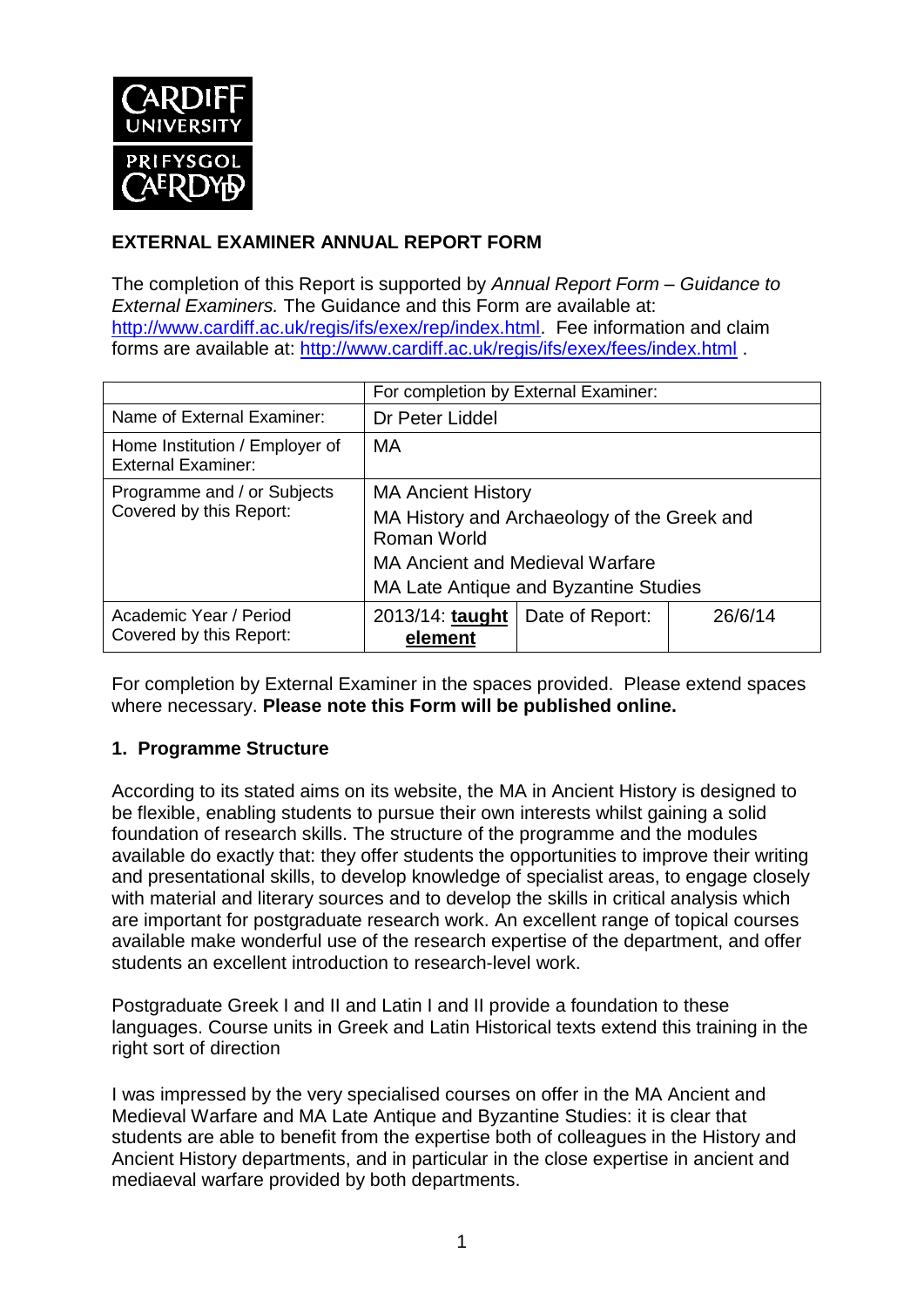## **2. Academic Standards**

These seem to me very good, and of comparable quality to those in other institutions in the Russell group that teach Ancient History. The excellent range of specialist courses in ancient history on offer have enabled candidates to address important questions, to display a critical approach to ancient evidence and modern scholarship. Students at the upper end of the cohort have produced innovative and original work. The teaching they have received at this stage of the MA has provided excellent training in research methods and will stand them in good stead for research-based work at the MA dissertation and, where appropriate, at PhD level.

## **3. The Assessment Process**

Feedback seems fair and detailed: MA students, who are progressing towards a MA Dissertation will benefit from them. In cases where first- and second-markers disagree significantly about a mark, I saw carefully documented account of how they came to an agreed mark, which was a clear improvement on last year.

I was sent a good amount of work, and received most of it in good time.

Extenuating circumstances, etc., were dealt with very fairly.

It would have been more convenient had I received electronic copies of the proformas for externals' comments per course-unit. I did not use the paper copies of the forms that were sent to me with the hard copies of essays.

Owing to a misunderstanding, students taking PG Latin and Greek had been advised that final assessment would be based on 100% examination rather than 50/50 class test and final examination. However, this problem was overcome fairly by introducing ad hoc 100% exam assessment. I strongly recommend the introduction of a written syllabus/course guide for these courses as a way of avoiding such a misunderstanding in the future.

## **4. Year-on-Year Comments**

I am satisfied that the high standards achieved last year are being maintained.

In future years it would be good to receive a comprehensive list of courses available to students on these MA programmes.

## **5. Preparation / Induction Activity (for new External Examiners only)**

## **6. Noteworthy Practice and Enhancement**

My feeling is that the level of specialist modules offered in these MA courses is excellent, and will offer students an excellent foundation to undertake research in these areas, should they wish to do so.

From the work I have seen, it is clear that Cardiff MA students taking the MA receive an excellent range of instruction in analysing and combining literary and material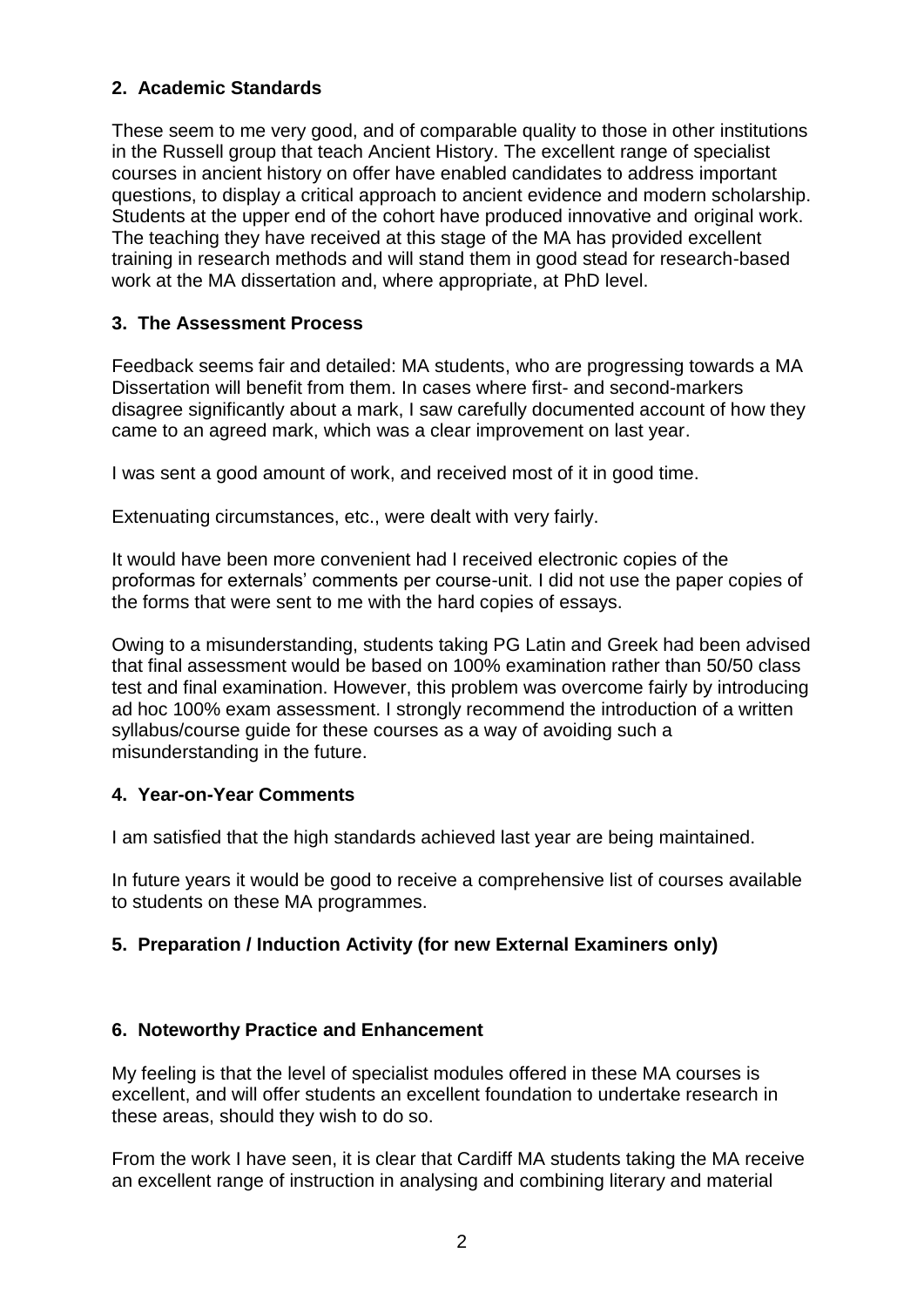evidence, in critical assessment of scholarly problems and methodologies. They often make instructive use of theoretical and comparative approaches.

# **7. Appointment Overview (for retiring External Examiners only)**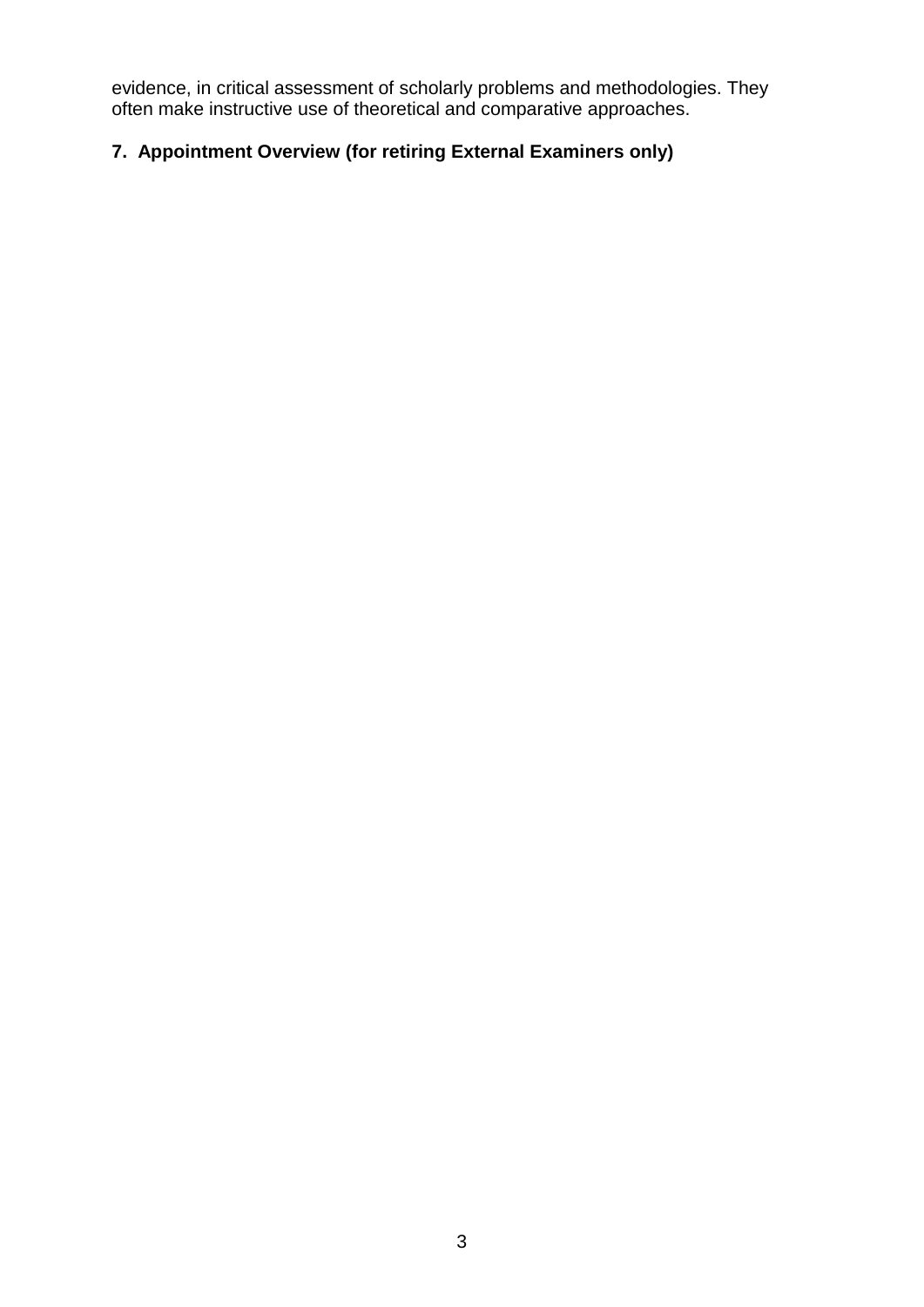# **8. Annual Report Checklist**

Please include appropriate comments within Sections 1-7 above for any answer of 'No'.

|                                             |                                                                                                                                                             | <b>Yes</b><br>(Y) | <b>No</b><br>(N) | N/A<br>(N/A) |
|---------------------------------------------|-------------------------------------------------------------------------------------------------------------------------------------------------------------|-------------------|------------------|--------------|
| <b>Programme/Course Information</b>         |                                                                                                                                                             |                   |                  |              |
| 8.1                                         | Did you receive sufficient information about the Programme and<br>its contents, learning outcomes and assessments?                                          | Y                 |                  |              |
| 8.2                                         | Were you asked to comment on any changes to the assessment<br>of the Programme?                                                                             |                   |                  | n/a          |
| <b>Draft Examination Question Papers</b>    |                                                                                                                                                             |                   |                  |              |
| 8.3                                         | Were you asked to approve all examination papers contributing<br>to the final award?                                                                        |                   |                  |              |
| 8.4                                         | Were the nature, spread and level of the questions appropriate?                                                                                             | Y                 |                  |              |
| 8.5                                         | Were suitable arrangements made to consider your comments?                                                                                                  | Y                 |                  |              |
|                                             | <b>Marking Examination Scripts</b>                                                                                                                          |                   |                  |              |
| 8.6                                         | Did you receive a sufficient number of scripts to be able to assess<br>whether the internal marking and classifications were appropriate<br>and consistent? | Y                 |                  |              |
| 8.7                                         | Was the general standard and consistency of marking<br>appropriate?                                                                                         | Y                 |                  |              |
| 8.8                                         | Were the scripts marked in such a way as to enable you to see<br>the reasons for the award of given marks?                                                  | Y                 |                  |              |
| 8.9                                         | Were you satisfied with the standard and consistency of marking<br>applied by the internal examiners?                                                       | Y                 |                  |              |
| 8.10                                        | In your judgement, did you have the opportunity to examine a<br>sufficient cross-section of candidates' work contributing to the<br>final assessment?       | Y                 |                  |              |
| <b>Coursework and Practical Assessments</b> |                                                                                                                                                             |                   |                  |              |
| 8.11                                        | Was the choice of subjects for coursework and / or practical<br>assessments appropriate?                                                                    | Y                 |                  |              |
| 8.12                                        | Were you afforded access to an appropriate sample of<br>coursework and / or practical assessments?                                                          | Y                 |                  |              |
| 8.13                                        | Was the method and general standard of assessment<br>appropriate?                                                                                           | Y                 |                  |              |
| 8.14                                        | Is sufficient feedback provided to students on their assessed<br>work?                                                                                      | Y                 |                  |              |
|                                             | <b>Clinical Examinations (if applicable)</b>                                                                                                                |                   |                  |              |
| 8.15                                        | Were satisfactory arrangements made for the conduct of clinical<br>assessments?                                                                             |                   |                  |              |
| <b>Sampling of Work</b>                     |                                                                                                                                                             |                   |                  |              |
| 8.16                                        | Were you afforded sufficient time to consider samples of<br>assessed work?                                                                                  |                   |                  |              |
|                                             | <b>Examining Board Meeting</b>                                                                                                                              |                   |                  |              |